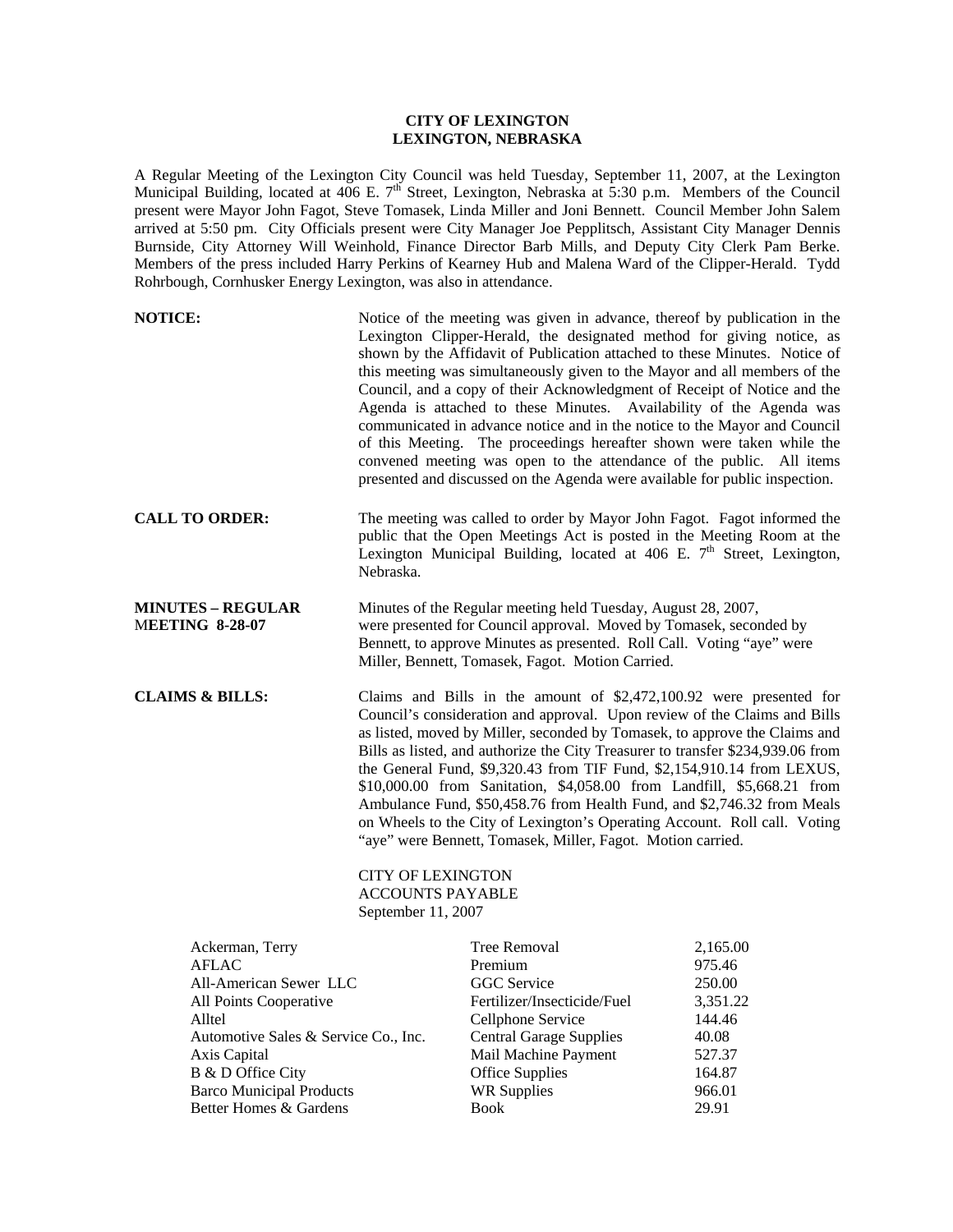| <b>Builders Warehouse</b>                      | <b>Library Supplies</b>          | 55.26      |
|------------------------------------------------|----------------------------------|------------|
| <b>Business Professional Credit Management</b> | <b>Collection Fees</b>           | 135.58     |
| Card Center/Orscheln                           | Supplies                         | 126.67     |
| Cash-Wa Distributing                           | Food                             | 599.96     |
| Central Garage Fund                            | Repairs/Service/Fuel             | 13,934.87  |
| Central Tire & Tread                           | Repair                           | 24.00      |
| Contryman Associates, P. C.                    | <b>Consultation Services</b>     | 500.00     |
| Corporate Benefit Services of America          | Premium                          | 16,511.57  |
| Culligan Water Conditioning Co.                | <b>Soft Water Supplies</b>       | 129.54     |
| Dan's Sanitation                               | <b>Sanitation Fees</b>           | 11,215.00  |
| Dawson County Clerk                            | <b>Dispatch Fees</b>             | 24,955.00  |
| Dawson County Register of Deeds                | <b>Filing Fees</b>               | 114.50     |
| Dawson Pest Control                            | <b>GGC</b> Service               | 27.00      |
| Delta Dental of Nebraska                       | Premium                          | 1,087.10   |
| Demco                                          | <b>Library Supplies</b>          | 103.85     |
| Depository Trust Co.                           | 2002/2004 Utility Bond Payments  | 981,228.75 |
| Diamond Vogel Paint                            | Rec Supplies                     | 75.89      |
| Dowling, Michael                               | <b>EL</b> Rebate                 | 1,525.00   |
| Dunrite, Inc.                                  | <b>WWTP Supplies</b>             | 185.37     |
| Ecolab                                         | WWTP/Polymer                     | 1,600.41   |
| <b>Electric Fixture</b>                        | <b>Library Supplies</b>          | 325.07     |
| <b>Electronic Gaming Monthly</b>               | Subscription                     | 24.97      |
| EMS Billing Services, Inc.                     | Ambulance Service                | 1,730.28   |
| Fagot Refrigeration & Electric                 | <b>WWTP Service</b>              | 200.98     |
| <b>Farmer Brothers Coffee</b>                  | Food & Supplies                  | 204.66     |
| Fastenal                                       | <b>WWTP Supplies</b>             | 46.50      |
| <b>Fifth Street Automotive</b>                 | Ambulance Repair/Service         | 57.15      |
| <b>FYR-TEK</b>                                 | Ambulance/Fire Supplies/Repair   | 2,355.83   |
| G & V Inc.                                     | <b>Tree Removal</b>              | 3,280.00   |
| Gale Group, The                                | <b>Books</b>                     | 44.14      |
| <b>General Binding Corporation</b>             | <b>Library Supplies</b>          | 89.97      |
| Gengenbach, Kevin                              | Rental                           | 165.00     |
| Haines-Wadkins LLC                             | <b>EL</b> Rebate                 | 900.00     |
| <b>Health Claims Fund</b>                      | Claims                           | 11,259.52  |
| Hometown Leasing                               | <b>Copier Payments</b>           | 451.39     |
| Houlden Refrigeration                          | <b>WWTP Repair</b>               | 1,467.60   |
| Husker Ag Sales                                | <b>Central Garage Supplies</b>   | 255.95     |
| Jim Phillips Const.                            | GGC Parking Lot/ST Repair        | 6,890.00   |
| Jones Plumbing & Heating                       | WR/WWTP/ST Supplies/Repairs      | 325.41     |
| Knapp Electric                                 | Pool Repair                      | 243.36     |
| Kratzer Electric, Inc.                         | EL/PK Service/Repair             | 198.53     |
| Lexington Animal Clinic                        | Animal Care                      | 887.75     |
| Lexington Area Solid Waste Agency              | Landfill                         | 1,491.18   |
| Lexington Health Fund                          | Self-funding                     | 30,887.30  |
| Lexington Lawn Care                            | <b>Weed Removal</b>              | 60.00      |
| Lexington Newspapers, Inc.                     | Publications                     | 207.40     |
| <b>Lexington Postmaster</b>                    | Postage                          | 150.00     |
| Lexington True Value                           | Ambulance/Fire Supplies          | 16.38      |
| Lexington Volunteer Fire Dept.                 | Conference/Seminars              | 723.60     |
| Lexington, City of                             | Franchise/Service Fees           | 46,190.40  |
| Lexington City Payroll Account                 |                                  |            |
| Payroll                                        | Wages                            | 93,817.60  |
| Social Security                                | <b>Employer Portion/FICA Med</b> | 6,949.26   |
| <b>First National Bank</b>                     | <b>Employer Portion/Pension</b>  | 2,860.50   |
| <b>First National Bank</b>                     | Police Pension                   | 1,426.53   |
| <b>ICMA</b>                                    | <b>City Manager Pension</b>      | 380.00     |
|                                                |                                  |            |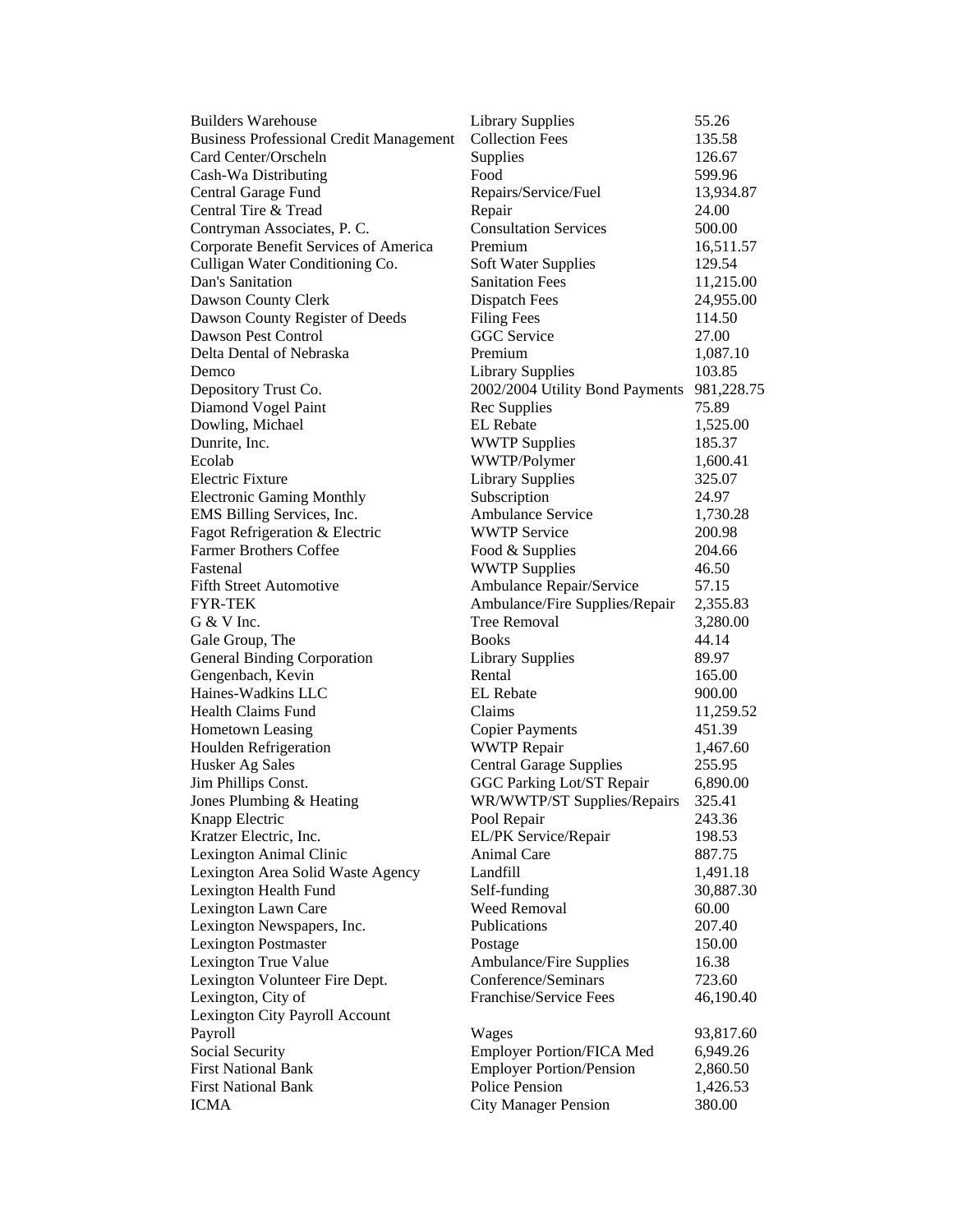| <b>Magnet Street</b>                                     | <b>Library Supplies</b>        | 340.00     |
|----------------------------------------------------------|--------------------------------|------------|
| McCookNet Internet Service                               | Service                        | 139.00     |
| Mead Lumber & Rental-Lexington                           | PK/ST/WWTP Supplies            | 352.12     |
| Melody House                                             | <b>Books</b>                   | 52.85      |
| Mid-Nebraska Printing                                    | <b>GGC Copies/Supplies</b>     | 253.50     |
| Milco Environmental Services, Inc.                       | Water Analysis/Disposal Site   | 4,058.00   |
| Mr. Automotive                                           | <b>Central Garage Supplies</b> | 62.19      |
| <b>Municipal Supply</b>                                  | <b>ST</b> Supplies             | 2,135.30   |
| Nebraska Mosquito & Vector Control Assn. Membership Dues |                                | 30.00      |
| Nebraska Public Power District                           | Power Purchase/O&M/Service     | 976,977.48 |
| Nebraska Rural Water Association                         | Membership Dues                | 250.00     |
| Nebraska Waste Handlers                                  | Sludge Removal                 | 5,832.70   |
| Nelson, Margie L.                                        | <b>Cleaning Service</b>        | 500.00     |
| Neopost                                                  | Postage                        | 1,500.00   |
| Overton Sand & Gravel                                    | Gravel                         | 195.73     |
| Paulsen, Inc.                                            | Concrete/Gravel                | 401.07     |
| Peak Interest                                            | Food                           | 42.37      |
| Platte Valley Auto Mart                                  | <b>Central Garage Supplies</b> | 9.98       |
| <b>Platte Valley Communications</b>                      | Repairs/Maint./Supplies        | 2,138.83   |
| Plum Creek Market Place                                  | Food                           | 1.50       |
| <b>Plum Creek Motors</b>                                 | Fire Dept. Repair              | 296.56     |
| <b>Plum Creek Promotions</b>                             | <b>Soccer Shirts</b>           | 2,072.00   |
| Protective Products International                        | Police Supplies                | 49.35      |
| <b>QA Balance Services</b>                               | <b>WWTP Service</b>            | 95.00      |
| <b>Recorded Books</b>                                    | <b>Books</b>                   | 136.20     |
| <b>Roberts Dairy Company</b>                             | <b>Beverages</b>               | 102.87     |
| S & W Auto Parts, Inc.                                   | <b>Central Garage Supplies</b> | 256.81     |
| Service Master Mid Nebraska                              | <b>Cleaning Service</b>        | 807.50     |
| <b>Sensus Metering Systems</b>                           | Software Support               | 1,200.00   |
| Simmerman Electric                                       | <b>WWTP Service</b>            | 150.30     |
| <b>Specialty Electric</b>                                | EL Service/Repair              | 1,295.20   |
| St. Paul Travelers                                       | Premium                        | 4,175.00   |
| T. O. Haas Tire Co., Inc.                                | Tires/Repair                   | 261.12     |
| <b>TASC</b>                                              | Premium                        | 170.20     |
| Team Detail & Quicklube                                  | Car Washes                     | 43.98      |
| Technical Maintenance & Service                          | <b>WWTP Computer</b>           | 2,226.80   |
| Telegraph                                                | Subscription                   | 137.75     |
| Thomas Bouregy & Company, Inc.                           | <b>Books</b>                   | 138.50     |
| Thompson Co., The                                        | Food & Supplies                | 621.27     |
| TierOne-Lib. Petty Cash                                  | Postage                        | 24.52      |
| <b>Total Lawn Care</b>                                   | Lawn Care                      | 2,550.00   |
| Tri-City Tribune                                         | Publications                   | 240.00     |
| Tri-County Hospital                                      | Wellness/Ambulance Supplies    | 569.00     |
| <b>Tyler Technologies</b>                                | Hardware/Software Maintenance  | 13,935.00  |
| <b>U-Save Business Equipment</b>                         | Postage/Office Supplies        | 180.43     |
| Van Diest Supply Company                                 | Anvil/Mosquito Spray           | 1,740.00   |
| Wal-Mart                                                 | Supplies                       | 534.90     |
| <b>Weathercraft Companies</b>                            | EL Repair                      | 128.70     |
| Willard Weinhold Law Office                              | Fees                           | 2,394.00   |
| Aesseal, LLC                                             | <b>WWTP Supplies</b>           | 647.60     |
| <b>Anderson Graphics</b>                                 | <b>Library Supplies</b>        | 12.50      |
| Associated Pool Builders, Inc.                           | Pool Repairs/Service           | 17,208.31  |
| Beringer Ciaccio Dennell Mabrey                          | <b>GGC</b> Architect           | 245.41     |
| Brecks, Bill                                             | Lawn Care                      | 150.00     |
| <b>Business Card</b>                                     | <b>Central Garage Supplies</b> | 117.16     |
| Card Center/Orscheln                                     | <b>WWTP/Park Supplies</b>      | 60.51      |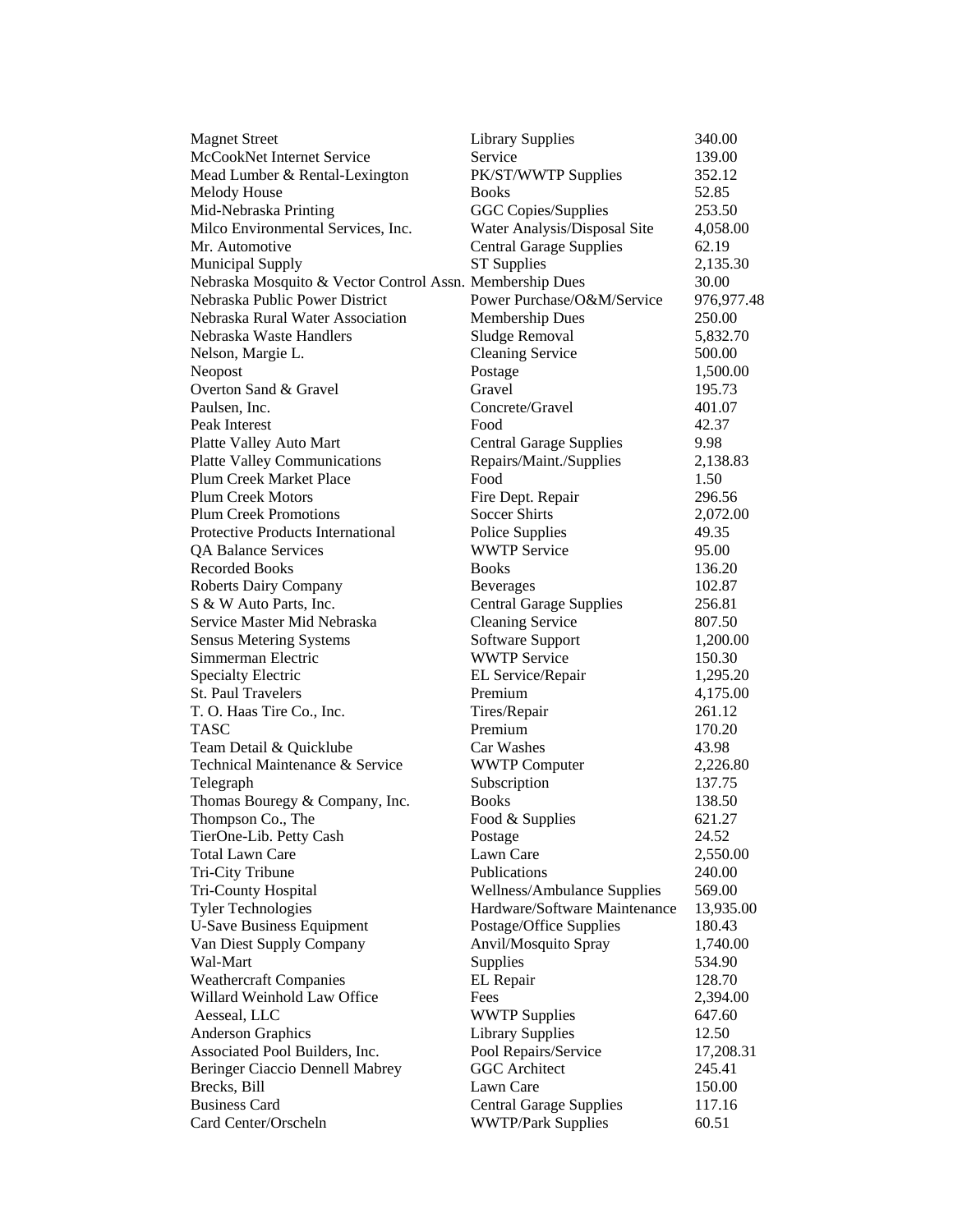| Cash-Wa Distributing                     | Food & Supplies                | 585.24       |
|------------------------------------------|--------------------------------|--------------|
| <b>Community Redevelopment Authority</b> | TIF/Wilkinson Development      | 9,320.43     |
| Converse, Dave                           | <b>EL</b> Rebate               | 1,025.00     |
| Culligan Water Conditioning Co.          | <b>Soft Water Supplies</b>     | 110.80       |
| Dawson County Public Power               | Power Purchase                 | 9,425.18     |
| <b>Electric Fixture</b>                  | <b>EL Supplies</b>             | 34.69        |
| Fagot Refrigeration & Electric           | Repair                         | 443.38       |
| Falleson, Byron                          | <b>EL</b> Rebate               | 1,475.00     |
| Gnirk Lawn Care, Inc.                    | Lawn Care                      | 75.00        |
| Gonzalo, Vega                            | <b>EL</b> Rebate               | 125.00       |
| <b>Health Claims Fund</b>                | Claims                         | 38,053.58    |
| Hearst Corporation, The                  | Subscription                   | 19.97        |
| Husker Ag Sales                          | <b>Central Garage Supplies</b> | 9.80         |
| Kinder Morgan                            | Gas Service                    | 3,471.84     |
| Lexington Newspapers, Inc.               | Publications                   | 189.75       |
| Linweld                                  | <b>Ambulance Supplies</b>      | 144.86       |
| Lopez, Estella                           | <b>EL</b> Rebate               | 900.00       |
| Lundeen-Isaacson Inc.                    | Premium                        | 57.00        |
| McCookNet Internet Services              | Repair/Service                 | 230.58       |
| Mead Lumber & Rental-Lexington S         | T/ Bldg. Insp. Supplies        | 89.47        |
| Nebraska Department of Revenue           | Sales & Use Tax                | 49,520.95    |
| Nebraska Machinery                       | <b>Central Garage Supplies</b> | 437.54       |
| Nebraska Tech & Telecomm, Inc.           | Telephone Expense              | 1,332.76     |
| Nielsen, Dale                            | <b>EL</b> Rebate               | 1,025.00     |
| Paulsen, Inc.                            | <b>GGC</b> Renovations         | 21,462.32    |
| <b>Plum Creek Cleaners</b>               | Supplies                       | 200.50       |
| <b>Plum Creek Market Place</b>           | Food                           | 74.12        |
| Roberts Dairy Company                    | <b>Beverages</b>               | 184.08       |
| Service Master Mid Nebraska              | <b>Cleaning Service</b>        | 78.75        |
| Suhr, Rocky                              | <b>EL</b> Rebate               | 1,025.00     |
| Thompson Co., The                        | Food & Supplies                | 260.70       |
| TierOne-City Petty Cash                  | Postage/Food/Testing Supplies  | 46.99        |
| TierOne-Lib. Petty Cash                  | Postage                        | 11.70        |
| <b>U-Save Business Equipment</b>         | <b>Office Supplies</b>         | 67.96        |
| Wright, Gary                             | <b>EL</b> Rebate               | 1,025.00     |
|                                          | TOTAL CLAIMS:                  | 2.472.100.92 |

**ORDINANCE:** An ordinance entitled "AN ORDINANCE TO REZONE LOTS 11 AND 12, MACCOLL AND LEFLANG'S ADDITION TO THE CITY OF LEXINGTON, FROM M-2 HEAVY INDUSTRIAL DISTRICT TO C-3 HIGHWAY COMMERCIAL DISTRICT; TO REPEAL ALL ORDINANCES OR SECTIONS OF ORDINANCES IN CONFLICT HEREWITH; TO PROVIDE FOR AN EFFECTIVE DATE AND FOR PUBLICATION IN PAMPHLET FORM" was read. Motion by Bennett, seconded by Miller, to suspend the rules regarding reading of ordinance on three separate occasions. Roll call. Voting "aye" were Tomasek, Miller, Bennett, Fagot. Motion carried.

> Ordinance No. 2238 was read by title. Motion by Miller, seconded by Bennett, to approve Ordinance No. 2238 on final reading. Roll call. Voting "aye" were Tomasek, Bennett, Miller, Fagot. Motion carried.

**INDUCEMENT RESOLUTION:** Tydd Rohrbough, Cornhusker Energy Lexington, presented information on a memorandum of agreement regarding industrial development bonds that the company would like City assistance in order to issue as a financing mechanism for their pending plant expansion. He noted that such bonds are approved through procedures at the state level and would not be an obligation of the City, but the City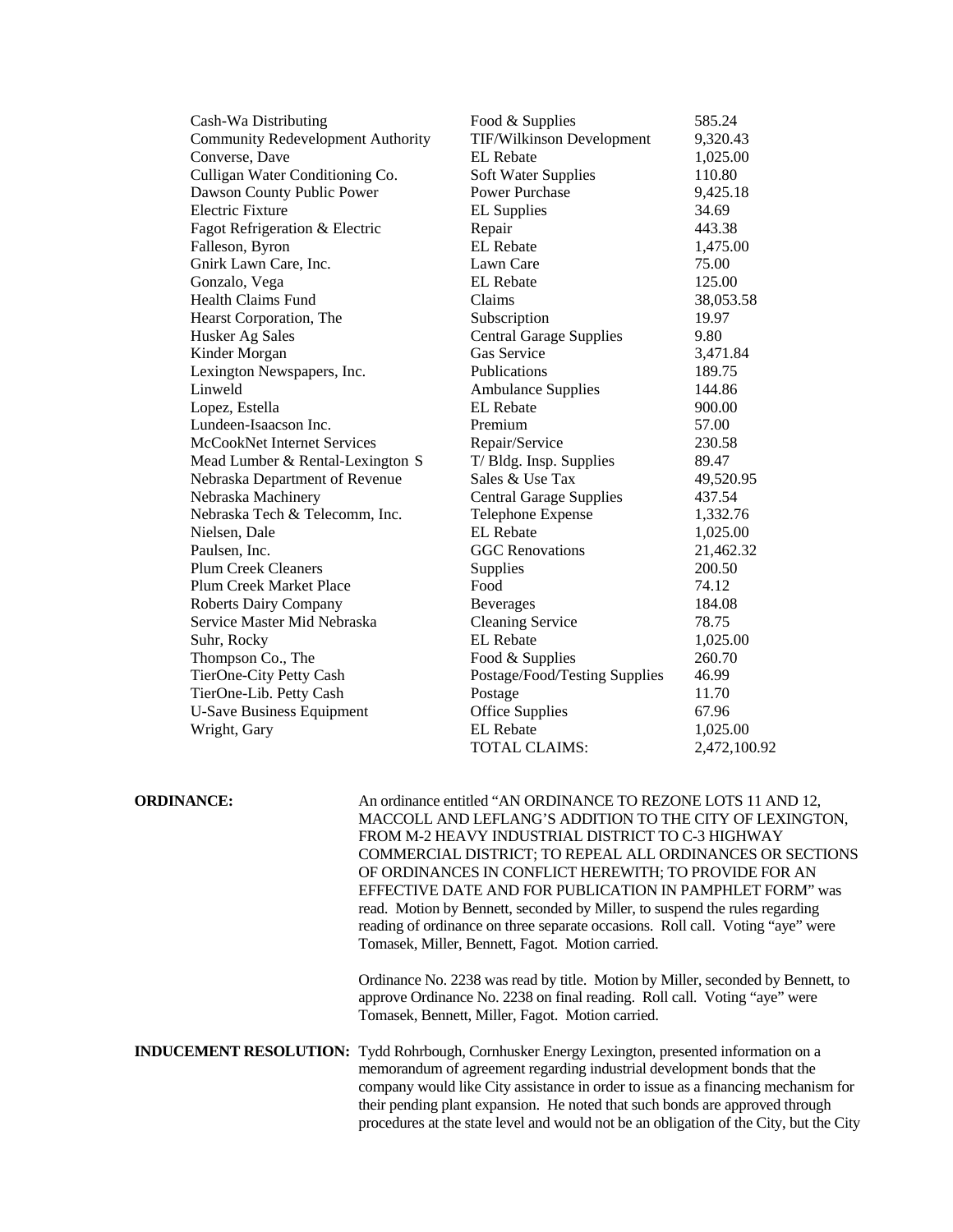would need to act as a conduit issuer. Resolution No. 07-27 was read. Motion by Tomasek, seconded by Miller, to approve Resolution No. 07-27. Roll call. Voting "aye" were Bennett, Miller, Tomasek, Fagot. Motion carried.

### **Resolution No. 07-27**

Authorizing the Execution of a Memorandum of Agreement by and between the City of Lexington, Nebraska and Cornhusker Energy Lexington, LLC in connection with the Issuance of Revenue Bonds and Related Matters.

Whereas, the City of Lexington, Nebraska (the "Issuer"), is authorized, pursuant to the provisions of Chapter 13, Article 11 of the Revised Statutes of Nebraska, as amended (the "Act"), to issue revenue bonds to defray the cost of constructing, acquiring or improving any project suitable for use by any manufacturing or industrial enterprise; and,

Whereas, Cornhusker Energy Lexington, LLC (the "Company") has requested an expression of intent from the Issuer that it will issue revenue bonds and the proceeds of the sale of one or more issues of revenue bonds of the Issuer in an aggregate amount sufficient to finance the costs of sewage and/or solid waste disposal facilities (the "Project") at the Ethanol Plant to be owned and operated by the Company and located within the jurisdiction of the Issuer, currently estimated not to exceed \$40,000,000, will be made available to the Company subject to necessary approvals and proceedings by the Mayor and City Council and approval of the City's legal counsel; and ,

Whereas, the Issuer deems it necessary and advisable that it take such actions as may be required under the Act to express its intent to issue one or more issues of its revenue bonds to finance costs of the Project, currently estimated not to exceed \$40,000,000 subject to necessary approvals and proceedings by the Mayor and City Council and approval of the City's legal council; and,

Whereas, a form of agreement, designated as a "Memorandum of Agreement", has been prepared under which the Issuer has stated its intent to issue one or more issues of its revenue bonds under the Act to finance costs of the Project, currently estimated not to exceed \$40,000,000, and the Company has stated its agreement to enter into a lease or other financing agreement with the Issuer with respect to the Project, under which the Company will be obligated to make basic installment payments sufficient to pay the principal of, and interest and redemption premium, if any, on the bonds as and when the same shall become due and payable, such agreement to contain such other provisions as may be required by the Act and such other provisions as shall be mutually acceptable to the Issuer and the Company; and,

Whereas, it is intended that this resolution shall constitute a declaration of official intent for the reimbursement of Project costs within the meaning of §1.150-2 of the Federal Income Tax Regulations.

Therefore, Be It Resolved by the City Council of the City of Lexington, Nebraska, as follows:

Section 1. That in order to ensure the acquisition, improvement, construction and installation of the Project, with the resulting public benefits which will flow therefrom, the City expresses its intent, subject to necessary approvals and proceedings by the City Council and approval of the City's legal counsel, that revenue bonds be issued under the Act in an amount sufficient to finance costs of the Project, currently estimated not to exceed \$40,000,000, and that the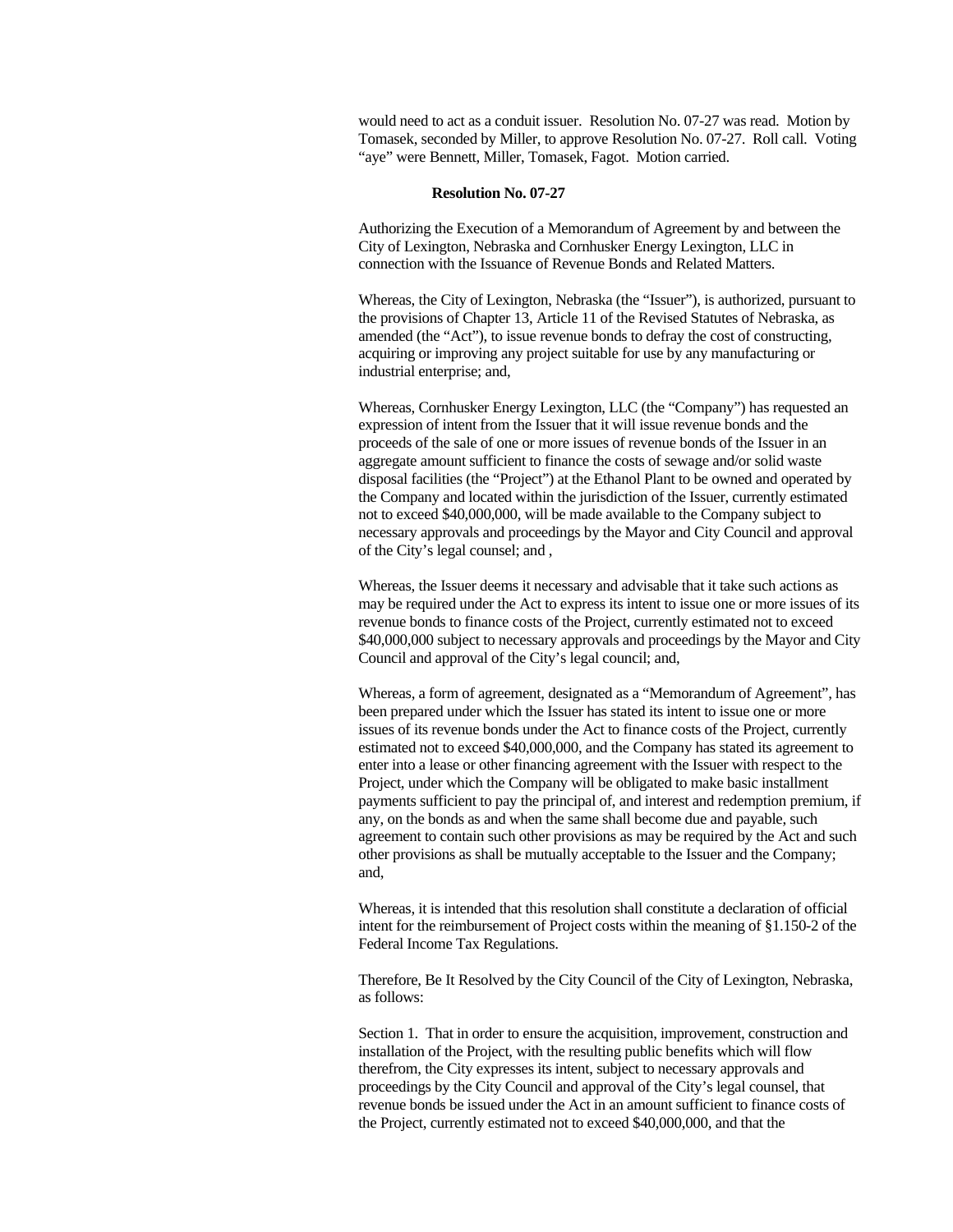|                             | Memorandum of Agreement hereinafter referred to be approved and executed for<br>and on behalf of the Issuer.                                                                                                                                                                                                                                                                                                    |  |
|-----------------------------|-----------------------------------------------------------------------------------------------------------------------------------------------------------------------------------------------------------------------------------------------------------------------------------------------------------------------------------------------------------------------------------------------------------------|--|
|                             | Section 2. That the Memorandum of Agreement by and between the Company and<br>the Issuer attached as Exhibit A hereto is herby approved and authorized.                                                                                                                                                                                                                                                         |  |
|                             | Section 3. That the Mayor is hereby authorized and directed to execute, and the<br>City Clerk is hereby authorized and directed to attest, the Memorandum of<br>Agreement set forth in Exhibit A attached hereto.                                                                                                                                                                                               |  |
|                             | Section 4. That all resolutions and parts thereof in conflict herewith are herby<br>repealed to the extent of such conflict.                                                                                                                                                                                                                                                                                    |  |
|                             | Adopted and approved September 11, 2007.                                                                                                                                                                                                                                                                                                                                                                        |  |
|                             | John Fagot, Mayor                                                                                                                                                                                                                                                                                                                                                                                               |  |
|                             | [Seal] Joe Pepplitsch, City Clerk                                                                                                                                                                                                                                                                                                                                                                               |  |
| <b>BUDGET HEARING:</b>      | Mayor Fagot opened a public hearing to consider the proposed 2007-2008 fiscal<br>year budget. Pepplitsch reviewed the proposed budget. Following discussion,<br>the public hearing was closed.                                                                                                                                                                                                                  |  |
| <b>RESTRICTED FUNDS:</b>    | Pepplitsch requested approval to increase the base of restricted funds by an<br>additional 1%. Following discussion, moved by Miller, seconded by Tomasek<br>to increase the base of restricted funds by an additional 1% for FY 2008. Roll<br>call. Voting "aye" were Salem, Bennett, Tomasek, Miller, Fagot. Motion<br>carried.                                                                               |  |
| <b>TAX REQUEST HEARING:</b> | Mayor Fagot opened a public hearing to consider setting the FY 2008 final tax<br>request at a different amount than the prior year request. Following discussion,<br>the public hearing was closed. Resolution 07-28 was read before Council.<br>Moved by Tomasek, seconded by Bennett, to approve Resolution 07-28.<br>Roll Call. Voting "aye" were Salem, Miller, Bennett, Tomasek, Fagot.<br>Motion carried. |  |
|                             | <b>RESOLUTION NO. 07-28</b>                                                                                                                                                                                                                                                                                                                                                                                     |  |
|                             | A RESOLUTION SETTING THE PROPERTY TAX REQUEST FOR<br>FISCAL YEAR 2007-2008 AT A DIFFERENT AMOUNT THAN THE<br>PRIOR YEAR REQUEST.                                                                                                                                                                                                                                                                                |  |
|                             | WHEREAS, Nebraska Revised Statute 77-1601.02 provides that the property<br>tax request for the prior year shall be the property tax request for the current<br>year for purposes of the levy set by the County Board of Equalization unless the<br>Governing Body of the city of Lexington passes by a majority vote a resolution<br>or ordinance setting the tax request at a different amount; and            |  |
|                             | WHEREAS, a special public hearing was held as required by law to hear and<br>consider comments concerning the property tax request; and                                                                                                                                                                                                                                                                         |  |
|                             | WHEREAS, it is in the best interests of the Municipality that the property tax<br>request for the current year be a different amount than the property tax request<br>for the prior year.                                                                                                                                                                                                                       |  |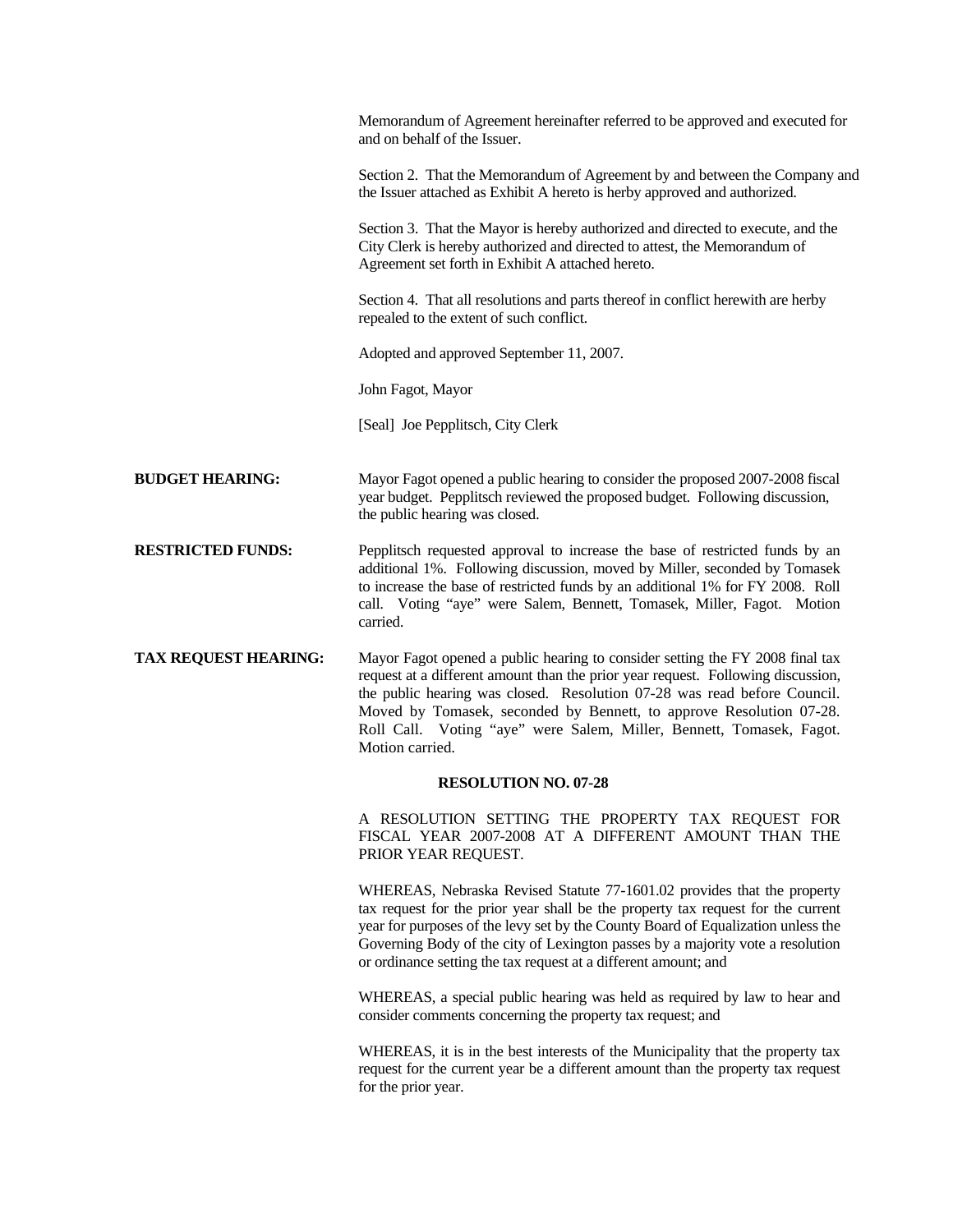NOW, THEREFORE, the Governing Body of the city of Lexington by a majority vote resolves that:

1. The 2007-2008 property tax request is set at \$703,326.00.

 2. A copy of this resolution shall be certified and forwarded to the County Clerk prior to October 13, 2007.

PASSED AND APPROVED this 11th day of September 2007.

John Fagot, Mayor

ATTEST: Pamela Berke, Deputy City Clerk

**APPROPRIATION ORDINANCE:** Council considered adoption of the annual appropriation bill for FY 2008. An ordinance entitled "AN ORDINANCE TO ADOPT THE BUDGET STATEMENT FOR FISCAL YEAR 2007-2008. TO PROVIDE FOR AN EFFECTIVE DATE AND FOR PUBLICATION IN PAMPHLET FORM" was read. Following discussion, moved by Salem, seconded by Miller to suspend rules regarding the reading of an ordinance on three separate occasions. Roll call. Voting "aye" were Tomasek, Bennett, Miller, Salem, Fagot. Motion carried.

> Ordinance No. 2239 was read by title. Moved by Salem, seconded by Miller, to adopt Ordinance No. 2239 on final reading. Roll call. Voting "aye" were Bennett, Tomasek, Miller, Salem, Fagot. Motion carried.

**JOINT RESOLUTION:** Council considered a joint resolution directing the transfer of current and future Library Memorial Funds to the Lexington Community Foundation. Resolution No. 07-29 was read. Moved by Miller, seconded by Bennett, to approve Resolution No. 07-29. Roll call. Voting "aye" were Salem, Tomasek, Bennett, Miller, Fagot. Motion carried.

## **JOINT RESOLUTION NO. 07-29**

 WHEREAS, the City of Lexington, Nebraska, and the Library Board of the City of Lexington have previously entered into a Cooperative Agreement dated September 11, 2001; and

 WHEREAS, the parties wish to amend such Agreement and make provision for transfer of the Library Memorial Fund to the Lexington Foundation, for investment and for disbursement of funds pursuant to the direction of the Library Board.

 It is therefore jointly resolved by the City Council of the City of Lexington, Nebraska, and the Library Board of the City of Lexington, Nebraska, as follows:

 1. That Paragraph 3 of the Cooperative Agreement dated September 11, 2001 relating to "private donations," is hereby amended to provide as follows:

 The existing "Library Memorial Fund" held by the City of Lexington, Nebraska, together with any subsequent private donations to the Library Board or library, shall be delivered to and held by the Lexington Foundation. Said fund, together with any earnings from the investment and reinvestment of said fund shall be held for the benefit of the Lexington Public